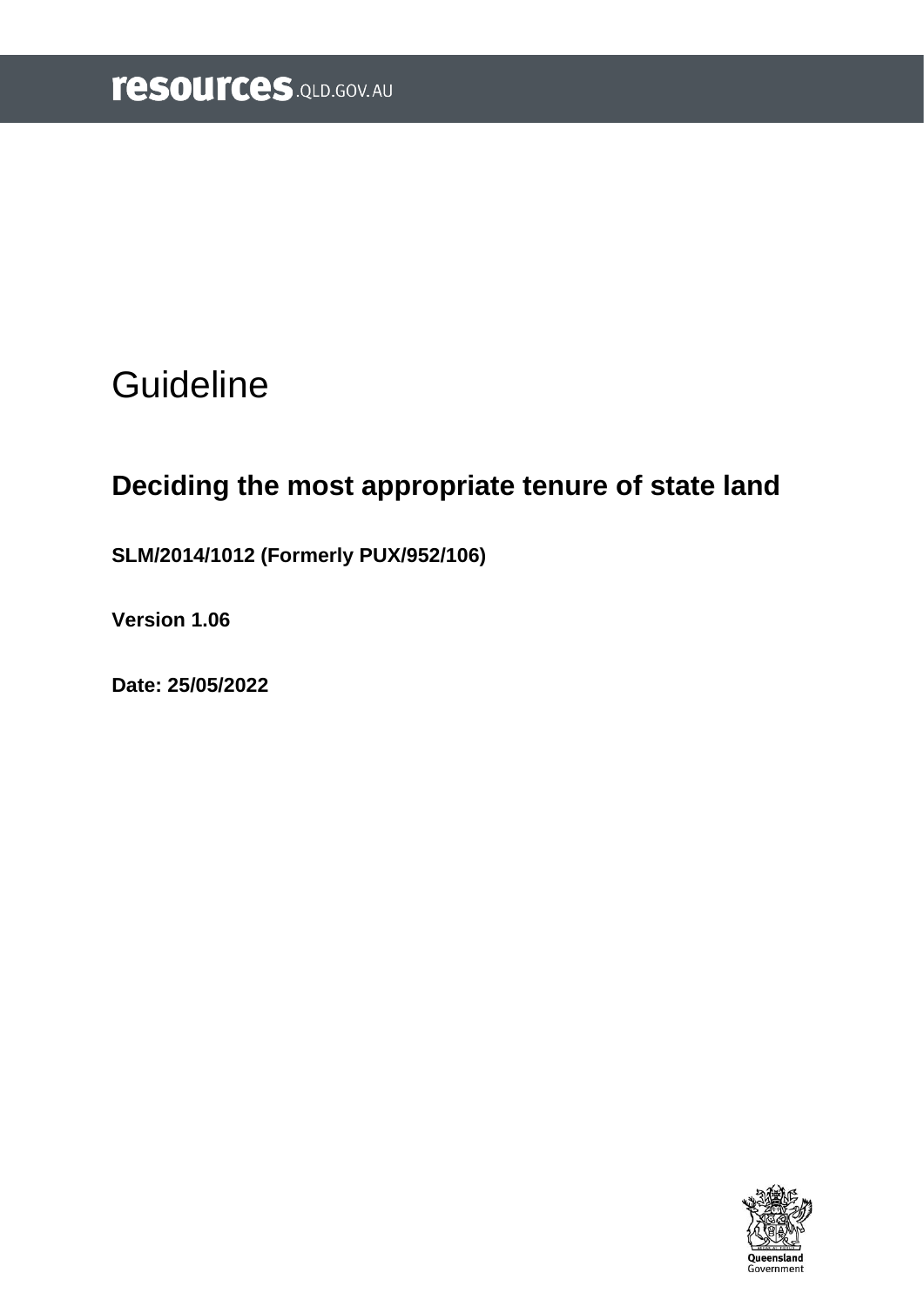# <span id="page-1-0"></span>**Approval**

| <b>Position</b>                             | <b>Name</b>    | <b>Effective Date</b> |
|---------------------------------------------|----------------|-----------------------|
| Acting Director – Operations Support – Land | Amanda Kearnan | 06/07/2016            |

# <span id="page-1-1"></span>**Version history**

| <b>Version</b> | Date       | <b>Comments</b>                                                    |
|----------------|------------|--------------------------------------------------------------------|
|                | 12/05/2006 | Draft                                                              |
| 1.0            | 17/05/2006 | Final                                                              |
| 1.1            | 27/02/2009 | Formerly SLM/2006/2590 (repealed)                                  |
| 1.2            | 08/02/2012 | Updated to DERM                                                    |
| 1.03           | 15/05/2014 | Updated to new DNRM template                                       |
| 1.04           | 20/06/2016 | Minor amendment to review and insert text on new template          |
| 1.05           | 06/07/2016 | Minor amendment to update reference to legislation                 |
| 1.06           | 25/05/2022 | Updated template and department name to Department of<br>Resources |

This publication has been compiled by Land Operations Support, Lands Policy and Support, Lands Division, Department of Resources.

© State of Queensland, 2022

The Queensland Government supports and encourages the dissemination and exchange of its information. The copyright in this publication is licensed under a Creative Commons Attribution 4.0 International (CC BY 4.0) licence.



Under this licence you are free, without having to seek our permission, to use this publication in accordance with the licence terms. You must keep intact the copyright notice and attribute the State of Queensland as the source of the publication.

Note: Some content in this publication may have different licence terms as indicated.

For more information on this licence, visit https://creativecommons.org/licenses/by/4.0/.

The information contained herein is subject to change without notice. The Queensland Government shall not be liable for technical or other errors or omissions contained herein. The reader/user accepts all risks and responsibility for losses, damages, costs and other consequences resulting directly or indirectly from using this information.

#### **Interpreter statement**:



The Queensland Government is committed to providing accessible services to Queenslanders from all culturally and linguistically diverse backgrounds. If you have difficulty in understanding this document, you can contact us within Australia on 13QGOV (13 74 68) and we will arrange an interpreter to effectively communicate the report to you.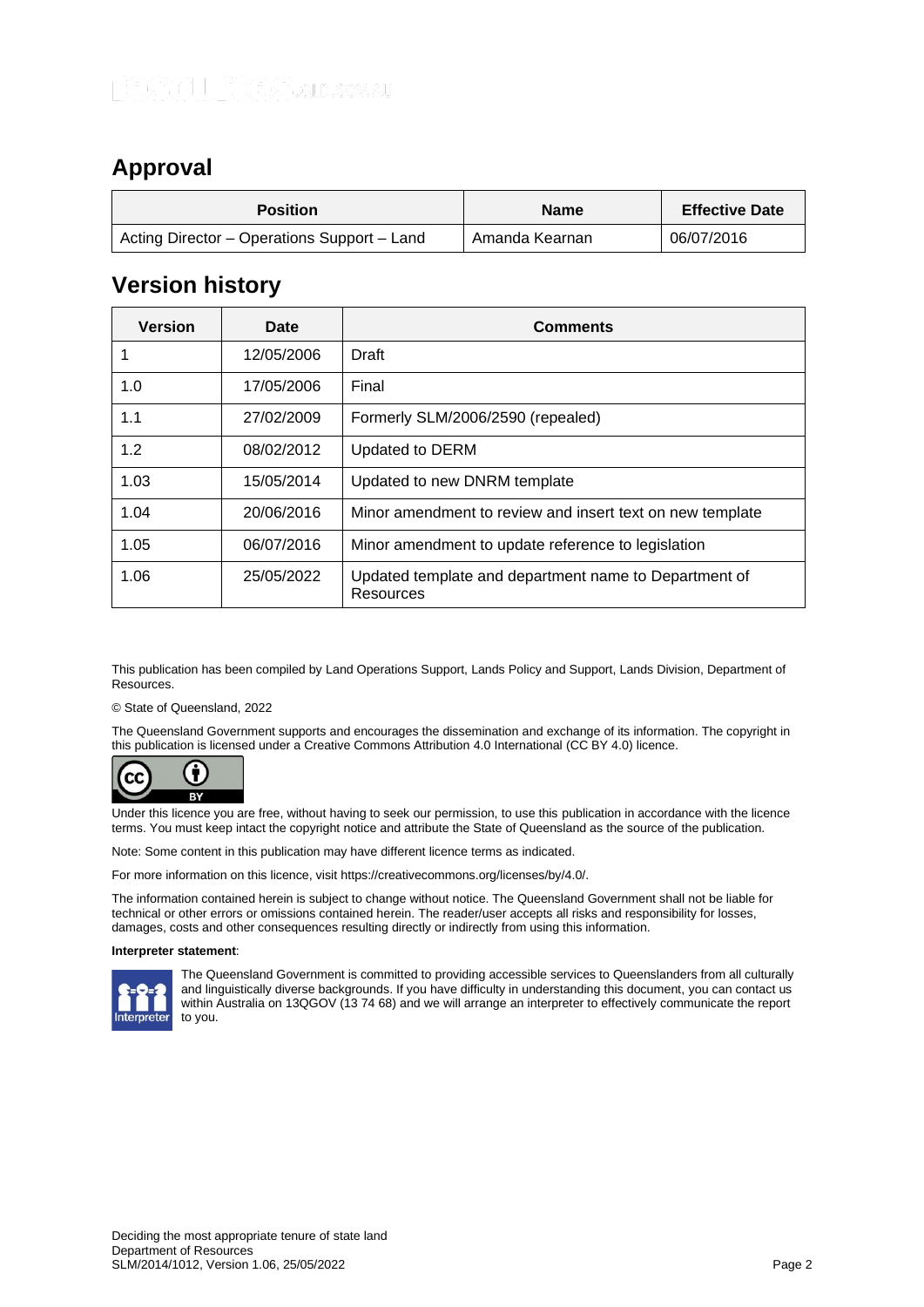# **Table of contents**

| Where allocation to most appropriate use and/or most appropriate manager is not possible.  14 |
|-----------------------------------------------------------------------------------------------|
|                                                                                               |
|                                                                                               |
|                                                                                               |
|                                                                                               |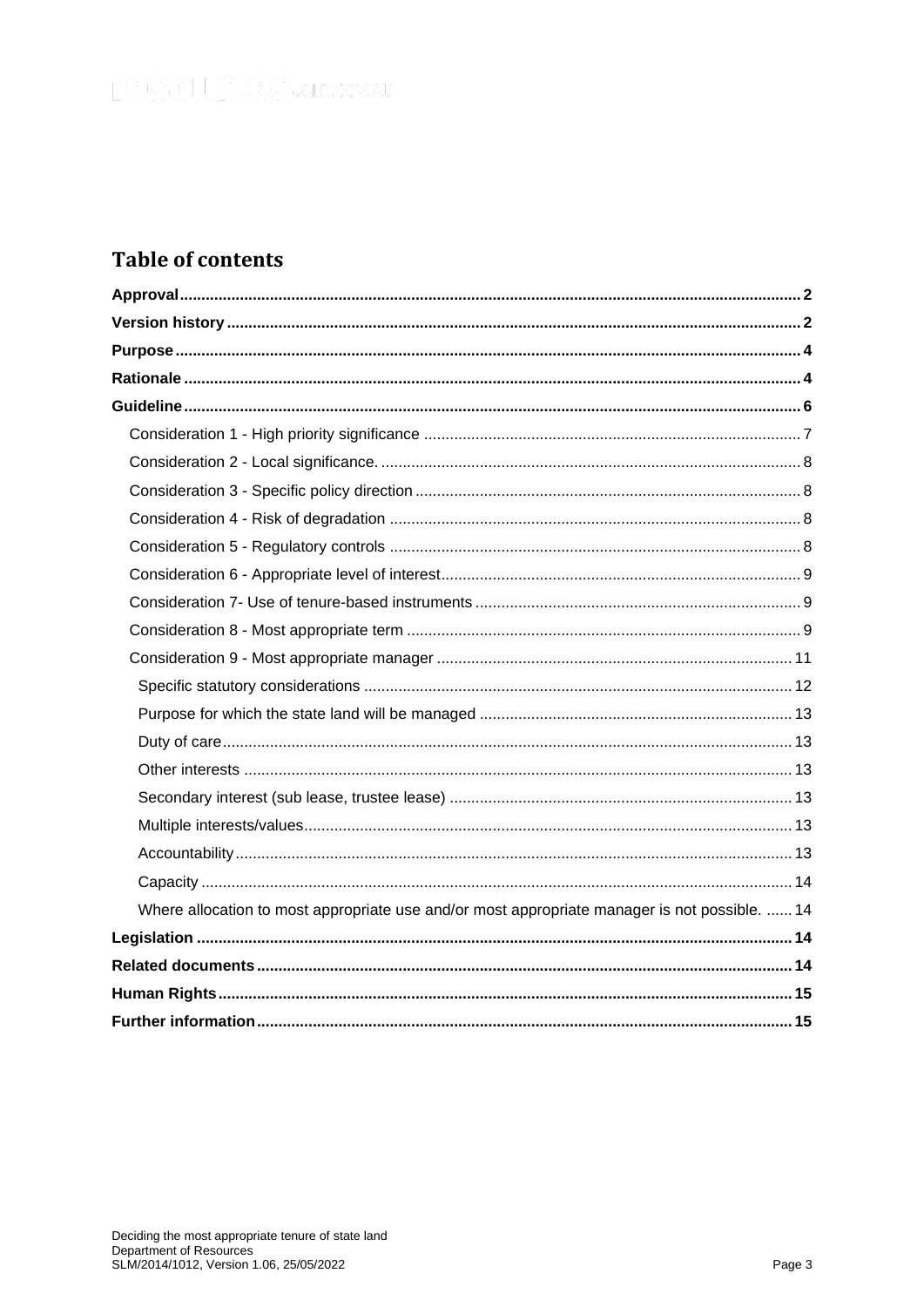# <span id="page-3-0"></span>**Purpose**

The purpose of this notification is to provide guidance on implementing Operational policy  $-\underline{\text{Land}}$ allocation: [deciding most appropriate use, tenure and management \(SLM/2013/481 = PUX/901/101\)](https://www.resources.qld.gov.au/?a=109113:policy_registry/deciding-most-approp-tenure-state-land.pdf&ver=4.02) (policy) by the Department of Resources (department). This procedure applies to the allocation of unallocated state land (USL), and the renewal or conversion of existing leases.

The allocation process should be considered in a systematic way, a clear understanding of the hierarchy of importance of various matters. A methodology for determining most appropriate tenure includes the following considerations: high priority (state/regional) significance; local significance; specific policy direction; risk of degradation; regulatory controls; appropriate level of interest; and use of tenure-based instruments.

In conjunction with these considerations, a number of principles are presented for assessing the appropriate term and most appropriate manager in the context of evaluating most appropriate tenure.

# <span id="page-3-1"></span>**Rationale**

Before land is allocated under the *[Land Act 1994](https://www.legislation.qld.gov.au/view/html/inforce/current/act-1994-081)* (Land Act) the chief executive must evaluate the land to assess the most appropriate tenure and use for the land, and the evaluation must take account of state, regional and local planning strategies and policies and the object of the Land Act (s 16(1) and 16(2)).

The Minister must consider the following issues before making a decision:

- to offer to renew a lease whether part of the lease has a more appropriate use from a land planning perspective (s159(h) Land Act); or
- to offer to convert a lease whether part of the lease has a more appropriate use from a land planning perspective (s167(h) Land Act).

The foundation of the allocation process is the land evaluation report<sup>1</sup>, which assesses the most appropriate use of the state land under consideration.

An assessment of the most appropriate use and the tenure of the land must be based on the Objects of the [Land Act](https://www.legislation.qld.gov.au/LEGISLTN/CURRENT/L/LandA94.pdf) as well as state and local planning objectives<sup>2</sup>, as follows:

- 1. Sustainable resource use and development
- 2. Land use is matched with land capability
- 3. Balance the economic, cultural and social opportunities and values in the land.
- 4. Consider the state's planning framework (state and local planning objectives)
- 5. Suitable land is set aside for community purposes

<sup>1</sup> Procedure – [Undertaking a land evaluation report prior to lease renewal, lease conversion and state](https://www.resources.qld.gov.au/?a=109113:policy_registry/land-evaluation-report-prior-to-allocation.pdf&ver=2.01)  [land allocation \(SLM/2013/577 = PUX/952/094\)](https://www.resources.qld.gov.au/?a=109113:policy_registry/land-evaluation-report-prior-to-allocation.pdf&ver=2.01) provides guidance about undertaking a land evaluation report.

<sup>2</sup> This list summarises the Object of the Land Act.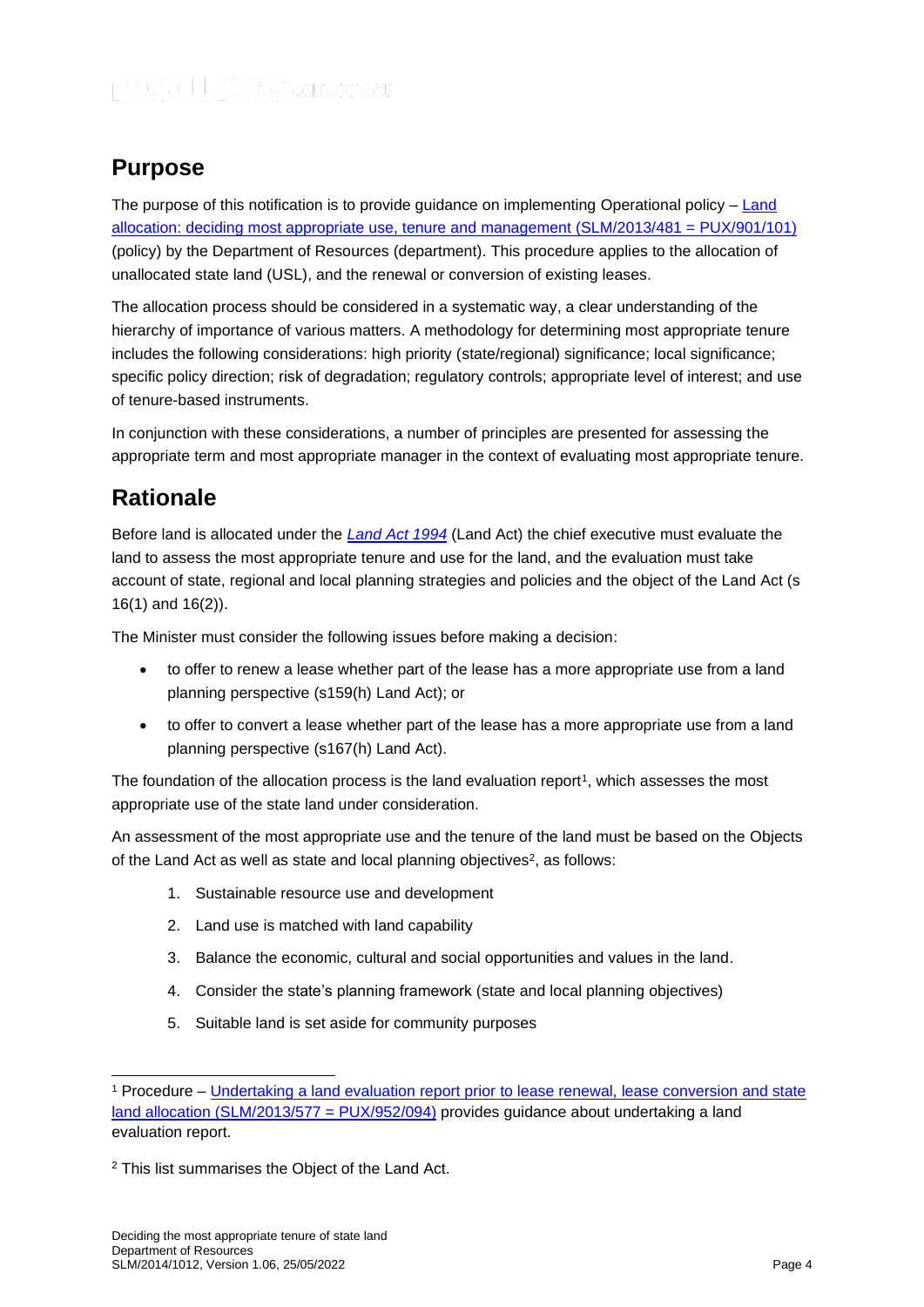- 6. Environmentally and culturally sensitive land is protected
- 7. Appropriate consultation with stakeholders

#### **Allocation decision is reviewable**

A decision to allocate tenure is a reviewable decision in terms of the *Judicial [Review Act 1991](https://www.legislation.qld.gov.au/view/html/inforce/current/act-1991-100)* and therefore a decision maker must be able to provide an adequate statement of reasons. A statement of reasons must be provided in respect of an unsuccessful application to renew or convert an existing lease (if requested), and an applicant may appeal the decision.

#### **Principles apply to allocation, renewal and conversion**

The decision-making process about renewing or converting an existing lease is slightly different to the land allocation process, because the decision-maker is dealing with land that has already been allocated. However, the principles still apply to the extent that it is possible that after considering the prescribed issues in the Land Act, part of the existing lease may be set apart for an alternative purpose, managed under another tenure arrangement.

#### **Summary of most appropriate tenure policy**

In summary, the policy states that:

An evaluation of the land to assess its most appropriate use must precede the process of evaluating and deciding the most appropriate tenure.

The value of the land and the applicant's financial capacity to pay for the land is not an issue for consideration when determining the most appropriate tenure.

The decision to allocate tenure to a parcel of state land is to have regard to the following criteria:

- Freehold is the most appropriate where the state does not need to maintain proprietary oversight of use of state-owned land, because:
	- The (economic, environmental, social) values present on the parcel of state land are fully assessed and fully protected, and
	- The most appropriate use of a parcel of state-owned land is assured by a non- tenure method (such as regulatory provisions in a local government planning scheme, a statutory covenant/nature conservation agreement or other relevant mechanisms).
- Leasehold is most appropriate where the state needs to maintain proprietary oversight of use of state-owned land, because:
	- Native title is an issue preventing the grant of freehold; or
	- − A specific government policy exists that seeks to retain ownership of land by the state (such as land below high-water mark (HWM) and land on islands); or
	- − A non-competitive allocation of state land is in the interest of the state's economic development; or
	- Environmental, social and/or economic value(s) on the land require protection which cannot be provided via existing regulatory mechanisms; or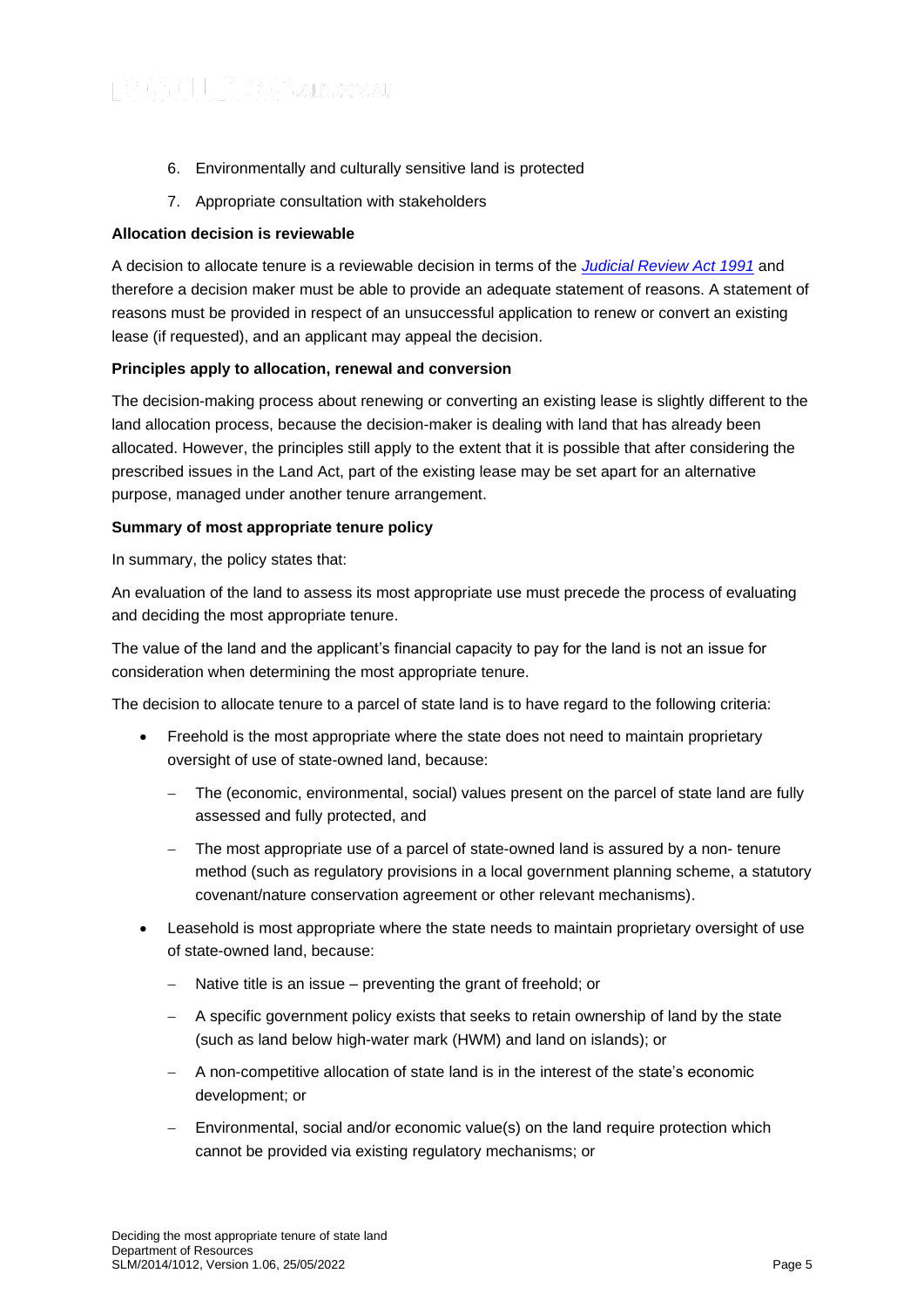- The land is degraded or at risk of degradation and there are not sufficient preventative regulatory controls; or
- − The most appropriate use cannot be determined and a short term (holding) tenure provides a temporary management arrangement; or
- − A survey cannot be carried out.

#### **Allocating to other tenures**

Although the policy does not explicitly address when to allocate state land as reserve, permit or licence, the following principles are recommended:

- A reserve is the most appropriate tenure where there is a high priority community value/interest which must be protected and other tenure instruments (such as a covenant or easement) over a freehold or leasehold tenure is not sufficient to protect such values. The following criteria should be considered:
	- If all or part of the subject land has high priority values/interests of state/regional significance, (such as a national park) gazetted under another Act, or Land Act reserve.
	- − If all or part of the subject land has values or interests of high priority local significance, those values or interests should be protected by way of priority as a Land Act reserve.
- A permit should be considered where regulatory controls are not considered sufficient to protect values and no permanent structures and no transferable interest are appropriate. A permit is a permission to use land for a short-term use and minor uses and is not designed to be a primary tenure (such as a lease) and should only be granted over USL in the absence of a primary tenure. It is not to be used as a tenure solution where native title needs to be resolved.
- A license should only be granted by the state where the state's interest is concerned and cannot be obtained under the local laws of the relevant local government. A licence is not designed to be a primary tenure and should only be granted over a temporarily closed road.

# <span id="page-5-0"></span>**Guideline**

#### **A method for allocating most appropriate tenure**

The allocation process should be considered in a systematic way, with a clear understanding of the hierarchy of importance of various matters. The following hierarchy of issues is presented as a methodology for determining most appropriate tenure:

- 1. High priority significance
- 2. Local significance
- 3. Specific policy direction
- 4. Risk of degradation
- 5. Regulatory controls
- 6. Appropriate level of interest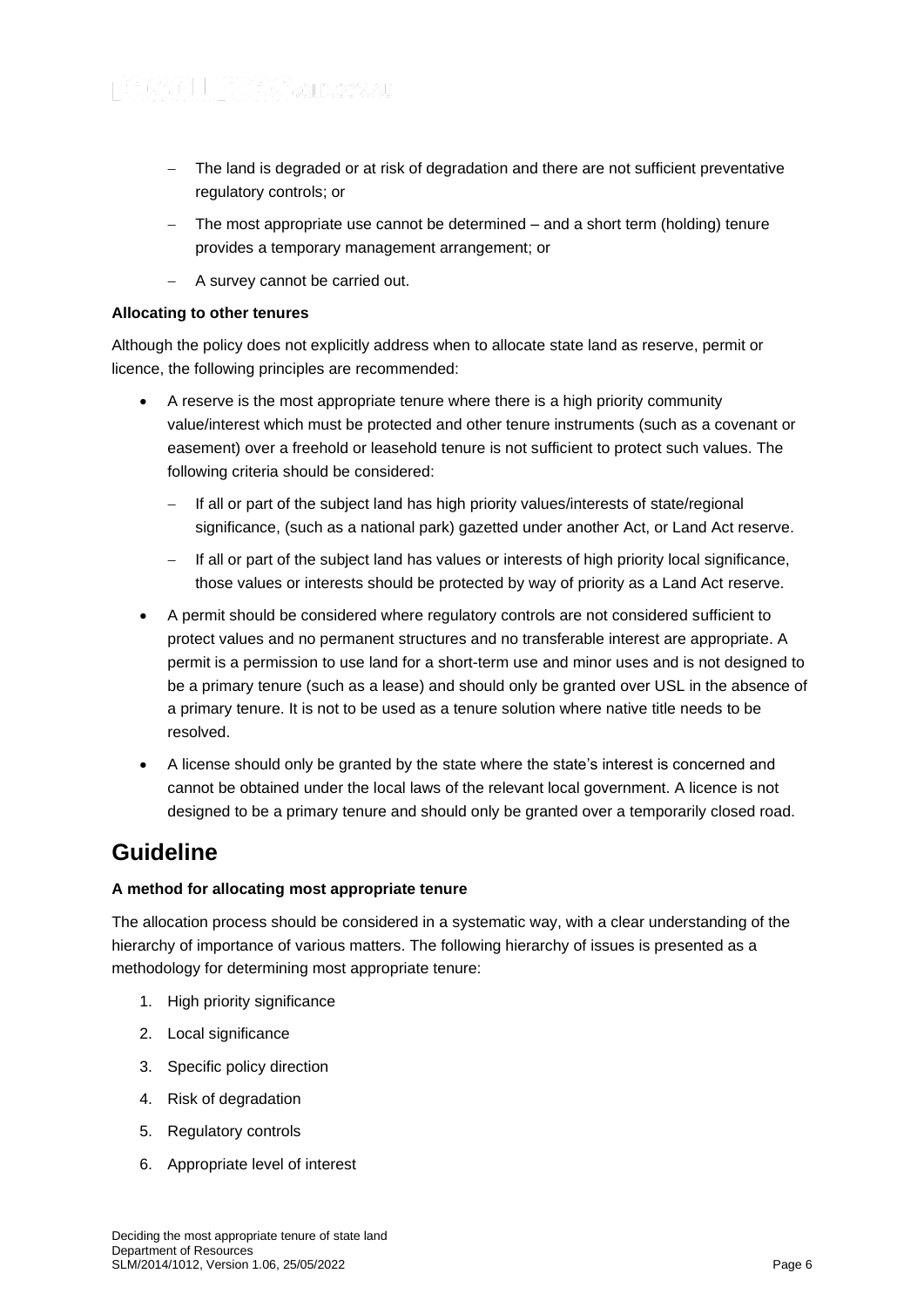7. Use of tenure-based instruments

#### **Preliminary considerations**

The following preliminary considerations should always be investigated prior to assessing most appropriate tenure:

- Is native title an issue and how might this affect the future use and tenure of the land?
- What existing interest(s) are there in the land and how might it affect its future use and allocation – such as: existing lessee: existing interest (public utility easement); or native title holder/claimant?
- Does any individual or company satisfy the priority criteria under s123 of the Land Act?
- Is native title an issue and how might this affect the future use and tenure of the land?
- What existing interest(s) are there in the land and how might it affect its future use and allocation – such as: existing lessee; existing interest (public utility easement); or native title holder/claimant?
- Does any individual or company satisfy the priority criteria under s123 of the Land Act?

## <span id="page-6-0"></span>**Consideration 1 - High priority significance**

### **Are there very high values/interests of state/regional significance or indigenous significance needing protection – which override other values and/or stakeholder interests?**

Protection of very high values/interests of state/regional significance (4), or indigenous significance (5) is the first priority. Where all or part of the subject land has values/interests of state/regional significance, those values or interests should be appropriately protected in priority by way of a:

- state reserve (such as a national park) or Land Act reserve to protection conservation values; or
- Land Act reserve to protect community values; or
- Freehold grant to accommodate essential government operations or protect commercial timber operations; or
- (An appropriate tenure) to facilitate a development of state/regional significance.
- (An appropriate tenure) to recognise indigenous values/interests.

Where the significance relates to specific indigenous values/interests, a number of options may be available, according to the attributes of the land, the locality and the desire of the indigenous party. In keeping with the legislative framework provided under the *[Aboriginal Land Act 1991](https://www.legislation.qld.gov.au/view/html/inforce/current/act-1991-032)* (Aboriginal Land Act), as well as government policy decision concerning Guideline – [Exchange of state land for native](https://www.resources.qld.gov.au/?a=109113:policy_registry/exchange-state-land-for-native-title-interests.pdf&ver=6.02)  [title interests \(SLM/2013/361 = PUX/952/091\),](https://www.resources.qld.gov.au/?a=109113:policy_registry/exchange-state-land-for-native-title-interests.pdf&ver=6.02) USL is approached on the basis that it has indigenous significance. Unless other significant (state/regional) values/interests are present, the indigenous interests should receive priority.

While Guideline – Tenure based options for USL in native title claims and Indigenous land use [agreements \(SLM/2013/581 = PUX/952/098\)](https://www.resources.qld.gov.au/?a=109113:policy_registry/tenure-options-usl-in-native-title-claims-ilua.pdf&ver=3.00) specifically addresses tenure based options for USL in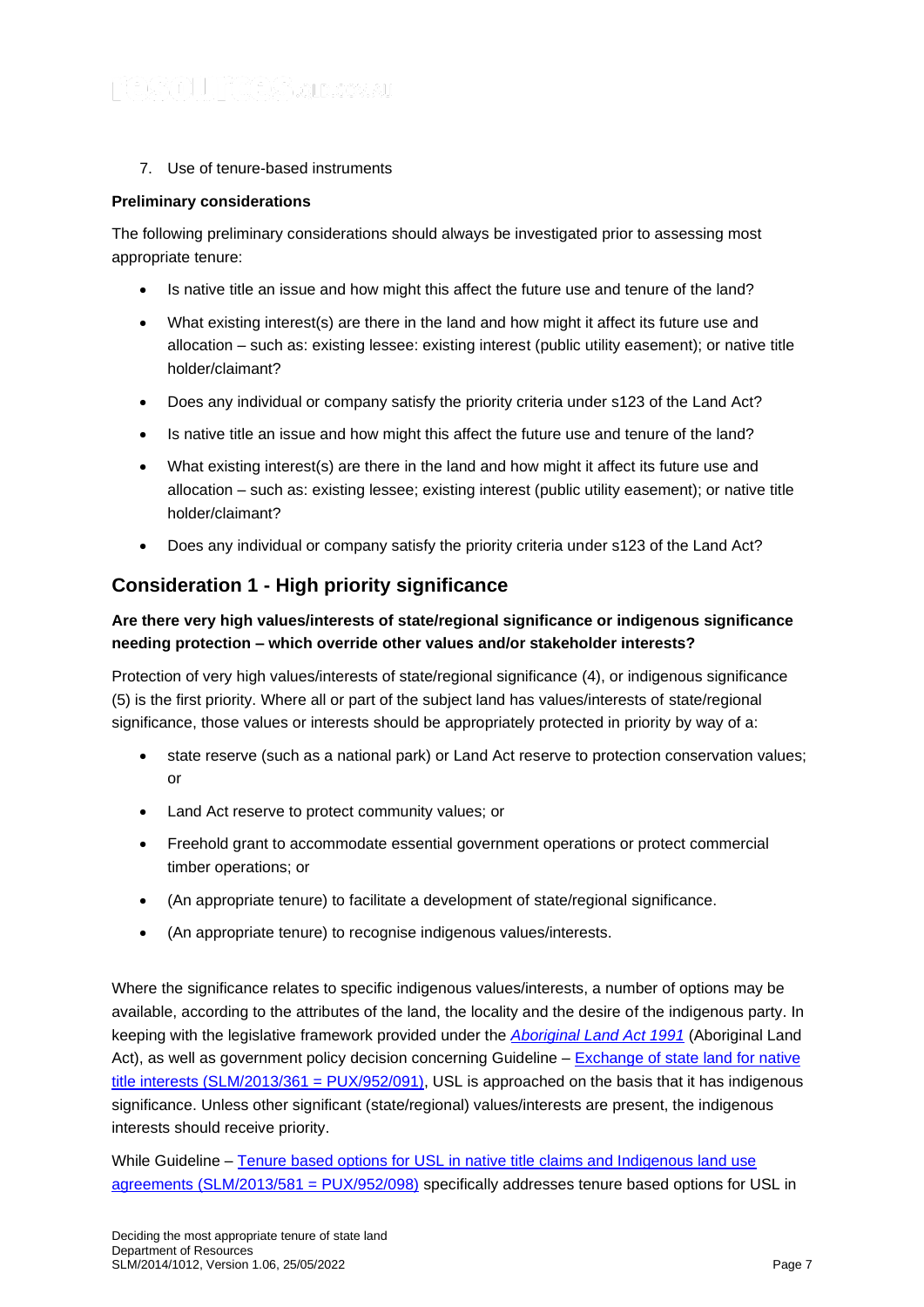the context of a native title claim or Indigenous land use agreement negotiation, it can be considered as a general guide in respect of allocating USL which is of indigenous significance.

# <span id="page-7-0"></span>**Consideration 2 - Local significance.**

**Are there very high values/interests of local significant (6) needing protection – which override other values and/or stakeholder interests?**

## <span id="page-7-1"></span>**Consideration 3 - Specific policy direction**

### **Is there a specific policy direction relating to the dealing (e.g. island, subdivision, amalgamation)?**

There are a number of specific policies which provide a clear tenure specific freehold prohibition, such as: islands, land below high-water mark, non-competitive allocations.

### <span id="page-7-2"></span>**Considerat**i**on 4 - Risk of degradation<sup>3</sup>**

#### **Is there risk of degradation? Is the country considered fragile/non-resilient?**

Land that is not degraded (or not at risk of degradation), can be safely converted to freehold. Where risk exists, the key issue is how best to minimize the potential harm – see consideration 5.

## <span id="page-7-3"></span>**Consideration 5 - Regulatory controls<sup>4</sup>**

#### **Are there existing regulatory controls to protect values?**

If the land is degraded or at risk of degradation, consideration should be given to whether there exist regulatory controls sufficient to protect the productive and other values of the land.

Regulatory controls may derive from local government in the form of local laws or in the planning scheme, or from state government in the form of state planning policies (such as the coastal management strategy, protection of good quality agricultural land). A judgement needs to be made whether any of the existing regulatory controls address the protection of the high–level values/interests present on the land, or whether the risk of degradation would be minimised.

Where there are sufficient regulatory controls in place, freehold tenure is the best option, or where a specific statutory entitlement exists (7) or the tenure landscape does not support freehold tenure (for example, offshore islands), a perpetual lease may be considered. If native title is an issue, a permit to occupy for a use that does not require the development of permanent structural improvements is a low impact act and will not affect native title. If there is an existing lease in place, a new lease for the

<sup>&</sup>lt;sup>3</sup> Values or interests of very high state or regional significance are: conservation, values as advised by Environment and Nature Conservation, commercial timber as advised by Department of Agriculture and Fisheries (DAF); Schedule 1 community values that have a benefit beyond the local government boundary.

<sup>4</sup> According to s.4 of the Aboriginal Land Act, an Aborigine/Aboriginal people are particularly concerned with land if the Aborigine/Aboriginal people – a) have a particular connection with the land under Aboriginal tradition; or b) lives on or uses the land or neighbouring land. In s.5 native title interest means the communal, group or individual rights and interests of Aboriginal people in land or waters if  $-$  a) the rights and interests are possessed under Aboriginal tradition; and b) the rights and interest of Aboriginal people, by Aboriginal tradition, have a connection with the land or waters; and c) the rights and interests are recognized by common law of Australia.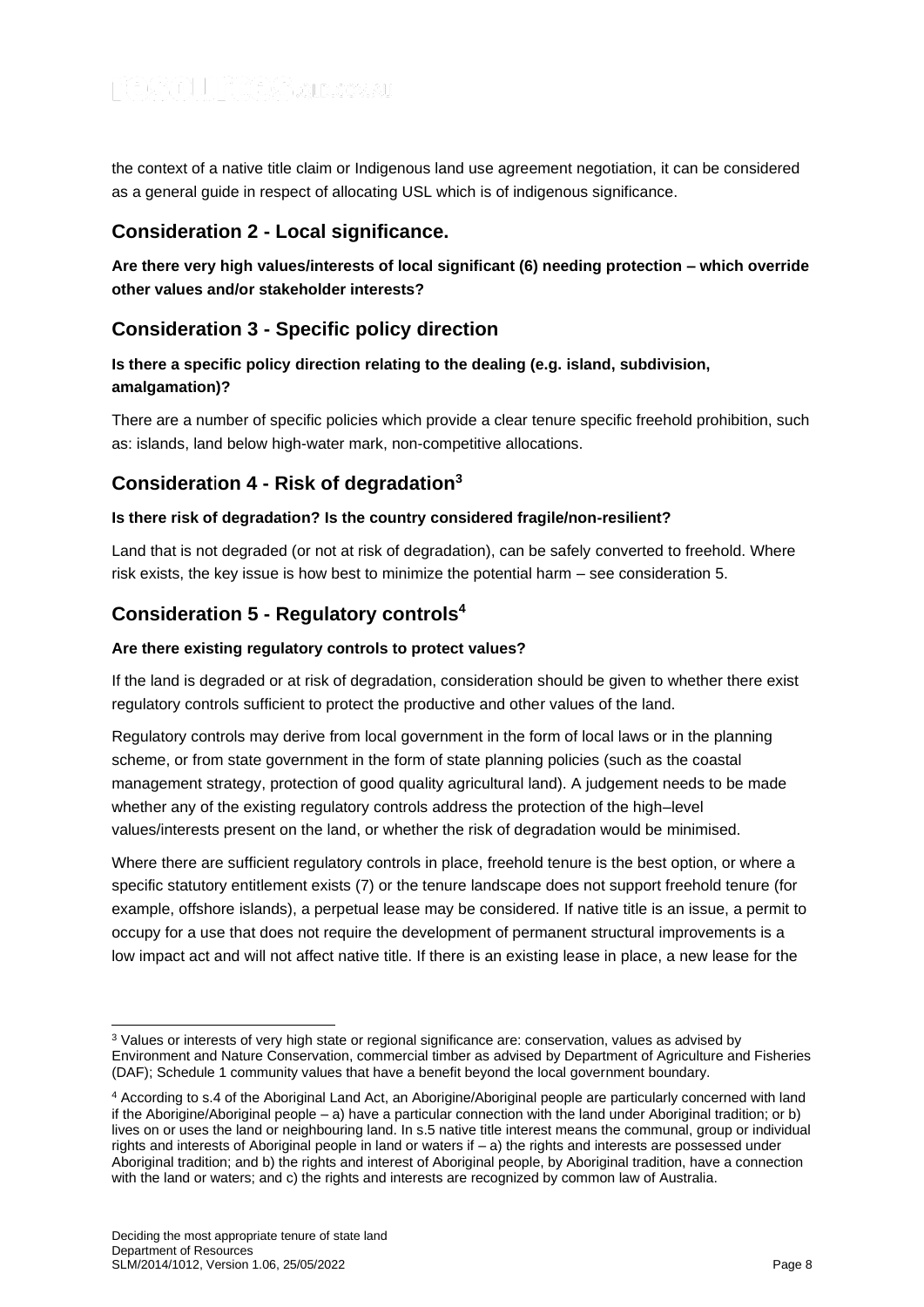same purpose is permissible. Native title may also be addressed via an Indigenous land use agreement, allowing for greater interest in the land, in accordance with the agreement made.

Where there are not sufficient existing regulatory controls, consideration should be given to the best tenure option to achieve a suitable level of protection. The first option is to consider a temporary tenure, limiting the interest (and use rights) granted in the land – see consideration 6. Where a more substantial interest is decided, consideration should then be given to the use of tenure-based instruments, such as a covenant to protect the values in the land – see consideration 7.

# <span id="page-8-0"></span>**Consideration 6 - Appropriate level of interest<sup>5</sup>**

### **Is it more appropriate to grant a temporary interest – in favour of a long-term interest (exclusive possession)?**

Where regulatory controls are not considered sufficient to protect values, a short-term tenure, restricting the levels of interest granted in the land, may be an effective option. A permit to occupy is a temporary permission to use land which is issued on a yearly basis. It does not allow for any permanent structural improvements or significant works and does not allow the interest to be transferred (sold), nor any further interest to be created (such as a mortgage). A short-term tenure is most relevant where a low level of security is acceptable, and the use is minor and/or ancillary to an associated primary economic unit.

In the case of a temporary use of a road, it is preferable for the local government to issue a permit/license where the authority to do so exists under the local government's local laws.

# <span id="page-8-1"></span>**Consideration 7- Use of tenure-based instruments<sup>6</sup>**

### **Would the use of tenure-based tools (e.g. covenants) be appropriate to protect values in land?**

In the case where there are insufficient regulatory controls and a more substantial interest is warranted, a tenure-based instrument such as a covenant should be considered as a way of protecting the relevant values.

Where native title is an issue, a term lease for the same purpose, as well as a relevant covenant is appropriate.

Where native title is not an issue, freehold with a covenant is appropriate. Where a specific statutory entitlement exists (7) or the tenure landscape does not support freehold tenure (for example, offshore islands), a perpetual lease with a covenant (or suitable conditions), is appropriate.

# <span id="page-8-2"></span>**Consideration 8 - Most appropriate term<sup>7</sup>**

- Short term
	- − Permit (<5 years)

<sup>5</sup> Values or interests of local significance are schedule 1 community values that are only significant within the boundary of an individual local government area.

 $6$  An example of a 'specific statutory entitlement' is found in s166(2) of the Land Act which provides for the conversion of a term lease for pastoral purposes only to a perpetual lease.

<sup>7</sup> For the purpose of this practice guideline, 'term' refers to how long an interest in state land is granted.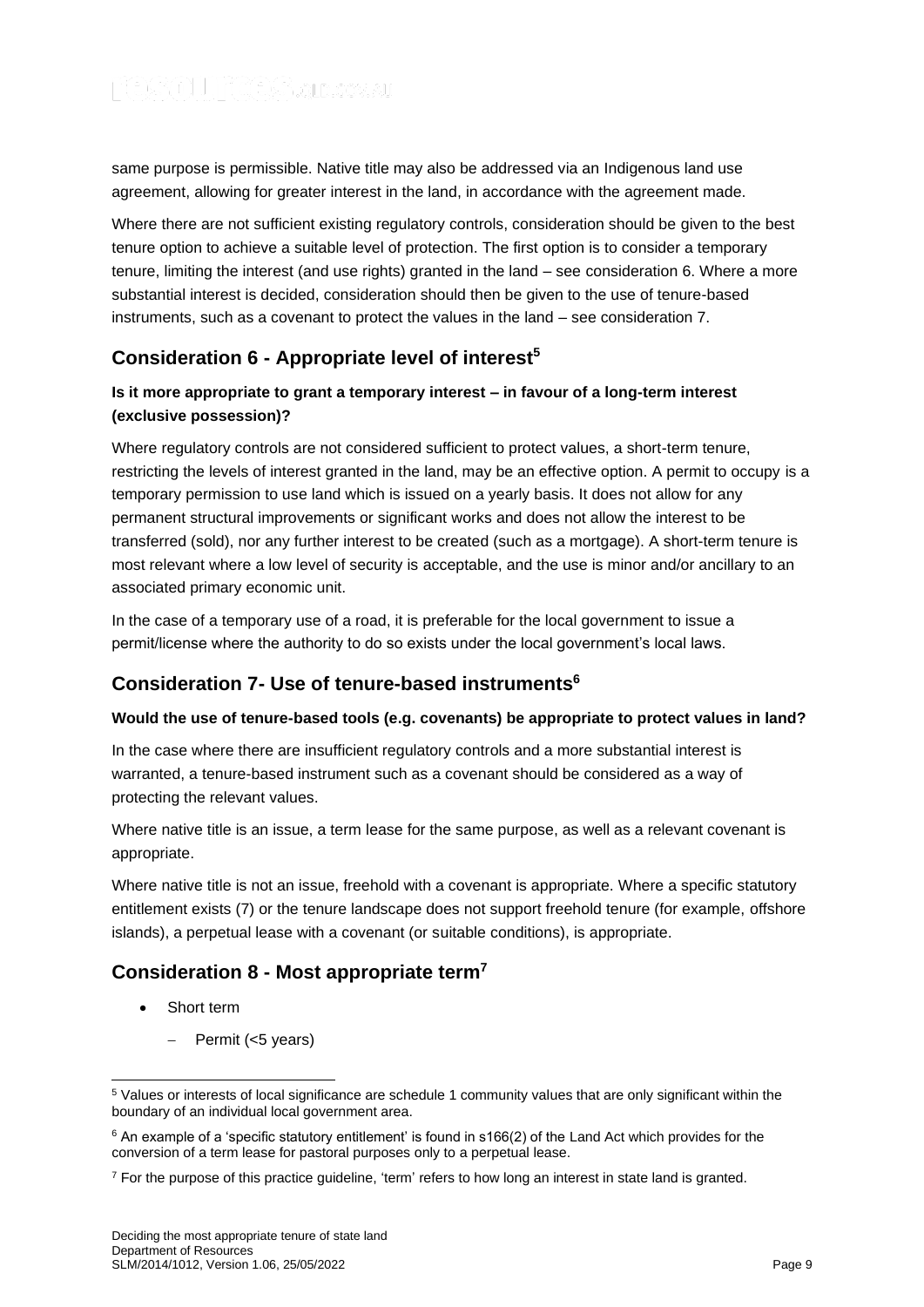- Long-term future use not determined; or
- Temporary authority to use or occupy USL, extending up to 5 years (notwithstanding yearly renewable requirement); or
- Where a low-level of security is acceptable, and use is generally minor and/or ancillary to an associated primary economic unit (not viable on its own); or
- No secondary interest allowable, non-transferable interest, or
- No permanent structural improvements.
- − Licence (< 5 years)
	- Long-term future use unlikely to be determined (e.g. a road may need to be reopened); or
	- Only used as a secondary interest in respect of temporarily closed roads; or
	- Long government to grant according to local laws, only relevant to state when state interest is a primary concern: or
	- Transferable interest; or
	- No permanent structural improvement (other than what is allowable under s. 104(b) of the Land Act).
- Medium term
	- − Term lease (5 to 20 years)
		- Long-term future use unlikely to be determined or temporarily deferred pending allocation to an alternative future use; or
		- Most appropriate term for most commercial and industrial leases parity with private sector.
- Long term
	- − Term Lease (30 to 50 years)
		- **EXEC** Long-term future use likely to be determined; or
		- Where a high-level of security is required; or
		- Generally a significant economic unit on its own; or
		- **•** Provision of essential community infrastructure<sup>8</sup>, but only where the tenure landscape does not support freehold tenure
	- − Term Lease (50 to 100 years)
		- **EXEC** Long-term future use likely to be determined; or

<sup>&</sup>lt;sup>8</sup> Essential community infrastructure is taken to be works that are essential for the delivery of services by the Commonwealth, state or local governments, statutory authorities and government-owned corporations.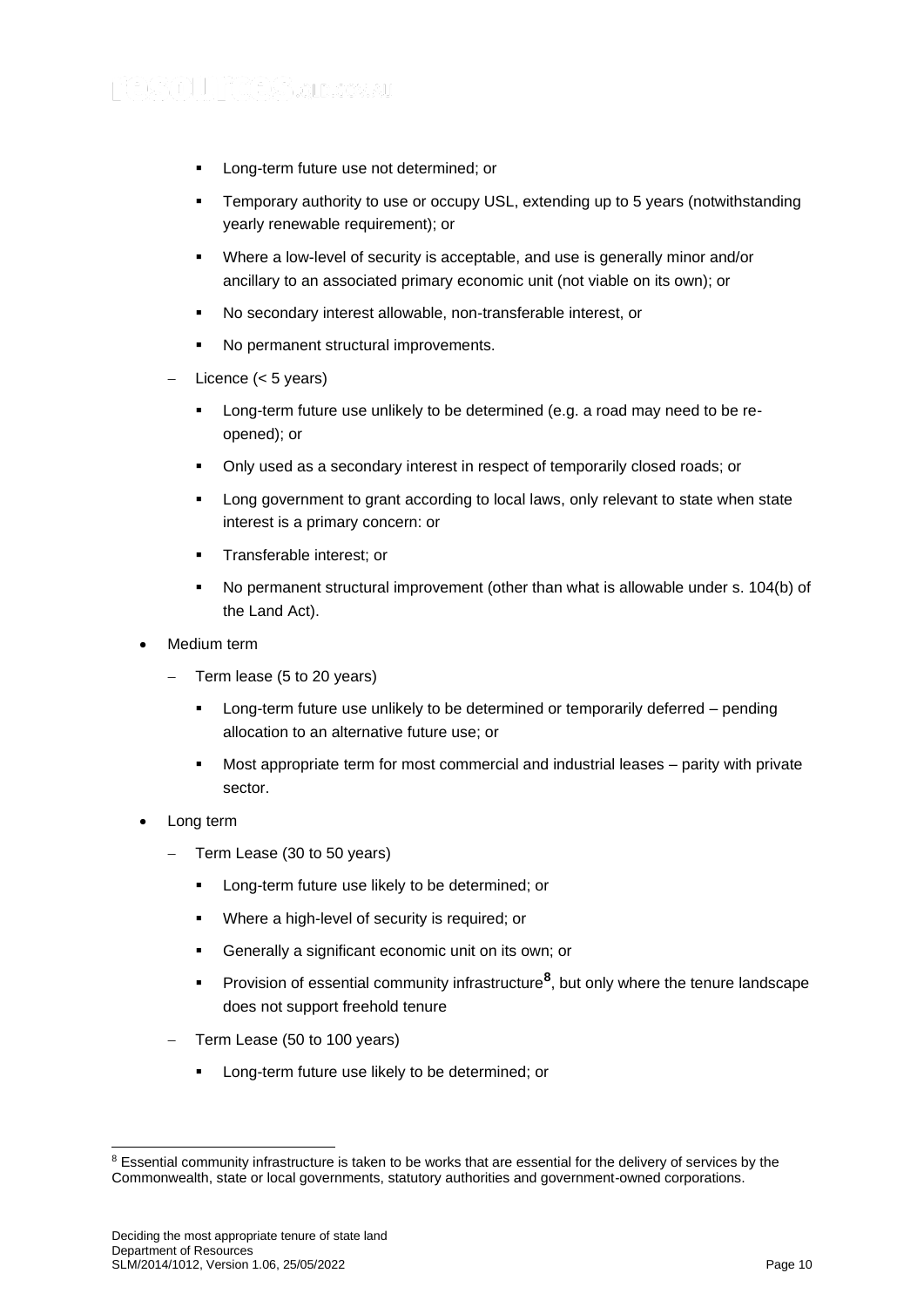- Where the intended development involves existing improvements that required a high level of investment to which a high level of security is required; or
- Generally a significant economic unit on its own; or
- For a significant development9; or
- For a timber plantation.
- Indefinite term
	- − Perpetual lease (indefinite term)
		- Where statutory entitlement applies or the tenure landscape does not support freehold tenure (for example, offshore islands); or
		- Long-term future use is determined; or
		- Where a high level of security is required; or
		- Generally a significant economic unit on its own; or
		- Native title is not an issue; or
		- No community values which warrant maintenance of state oversight; or
		- Not appropriate for developments below HWM or in strata.
	- − Reserve (generally indefinite term)10
		- **■** Long-term future use is determined; or
		- Overriding community values requiring direct state/local government control; or
		- Generally indefinite term, with some exceptions such as strategic land management or where community needs/values have changed.
	- − Freehold (indefinite term)
		- Long-term future use is determined; or
		- Where a high level of security is required; or
		- Generally, a significant economic unit on its own; or
		- Native title is not an issue; or
		- No community values which warrant maintenance of state oversight.

# <span id="page-10-0"></span>**Consideration 9 - Most appropriate manager**

Appointing an appropriate manager is a critical aspect of the allocation process and is reflected in the 'Development' principle in the object of the Land Act as follows:

<sup>9</sup> The meaning of significant development lease is defined in s128 of the Land Act*.*

<sup>&</sup>lt;sup>10</sup> Reserves are generally indefinite, except in some cases such as strategic land management (or similar purpose), where an expectation of a limited time period may be appropriate.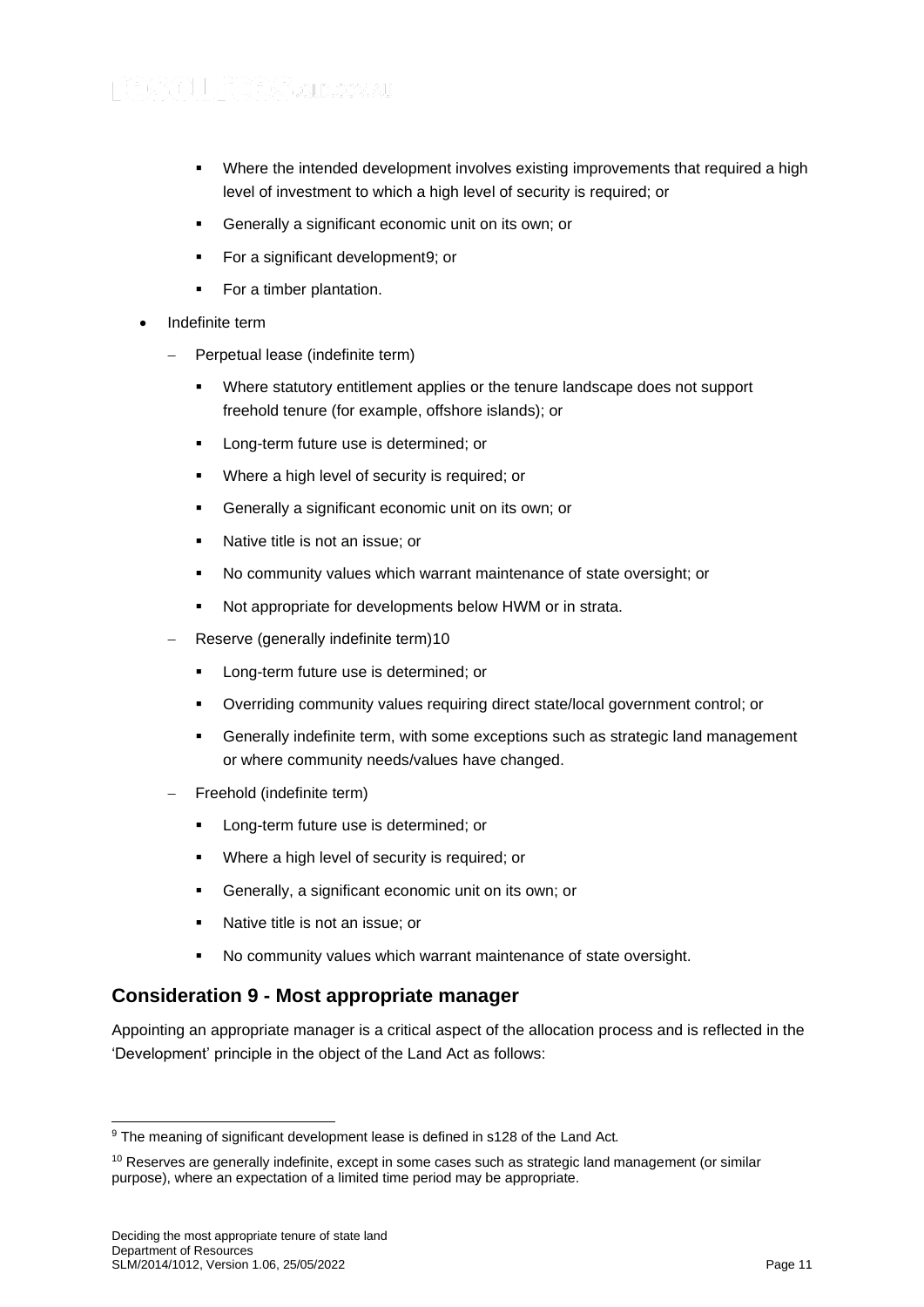*When land is made available, allocation (must be) to persons who will facilitate its most appropriate use that supports the economic, social and physical wellbeing of the people of Queensland.*

Matters to consider when appointing a manager include:

### <span id="page-11-0"></span>**Specific statutory considerations**

#### **Primary considerations**

- Objects of the Act (s4 'Development') when land is made available, allocation to persons who will facilitate its most appropriate use that supports the economic, social and physical wellbeing of the people of Queensland.
- Duty of care provision (s199) all leases, licences, and permits are subject to the condition that the lessee, licensee or permittee has the responsibility for the duty of care for the land.
- Priority criteria (s123) certain persons have 'priority' in obtaining an interest in state land.
- Lease for a significant development (s129) Minister to obtain an independent assessment of the applicants' financial and managerial capabilities.
- Lease renewal criteria (s159) the Minister must consider the interests of the existing lessee before making a decision to offer to renew a lease. It also states that existing degradation and whether lease conditions have been complied with are relevant considerations.
- Lease conversion criteria (s167) existing degradation and whether lease conditions have been complied with, are relevant considerations.
- Remedial action notice (s214) the Minister may issue a remedial action notice to take remedial action where a lease is being used beyond its sustainable capacity, where a lessee is not fulfilling a duty of care, where serious degradation is occurring.

#### **Other statutory considerations**

- S35 the way land is granted in trust by the Governor in Council must not be inconsistent with the community purpose for which it was granted.
- S38 the Governor in Council may cancel a DOGIT if the affairs of the trust are not properly managed in the public interest or, if it is not used in a way that is consistent with the purpose of the trust.
- S65 the Minister may cancel a trustee lease or permit for non-compliance with conditions.
- S108 the Minister may sell a permanently closed road which is an inadequate area) to an adjoining owner.
- S133 a person is eligible for an additional area if they have demonstrated a duty of care in the management of their land and is financially capable of fulfilling the conditions of the lease.
- S142 minors cannot apply to buy or hold land under the Land Act.
- S143 departmental officers cannot hold land without approval.
- S206 personal residence conditions apply to leases obtained in a ballot, or where the Ministers considers they should apply.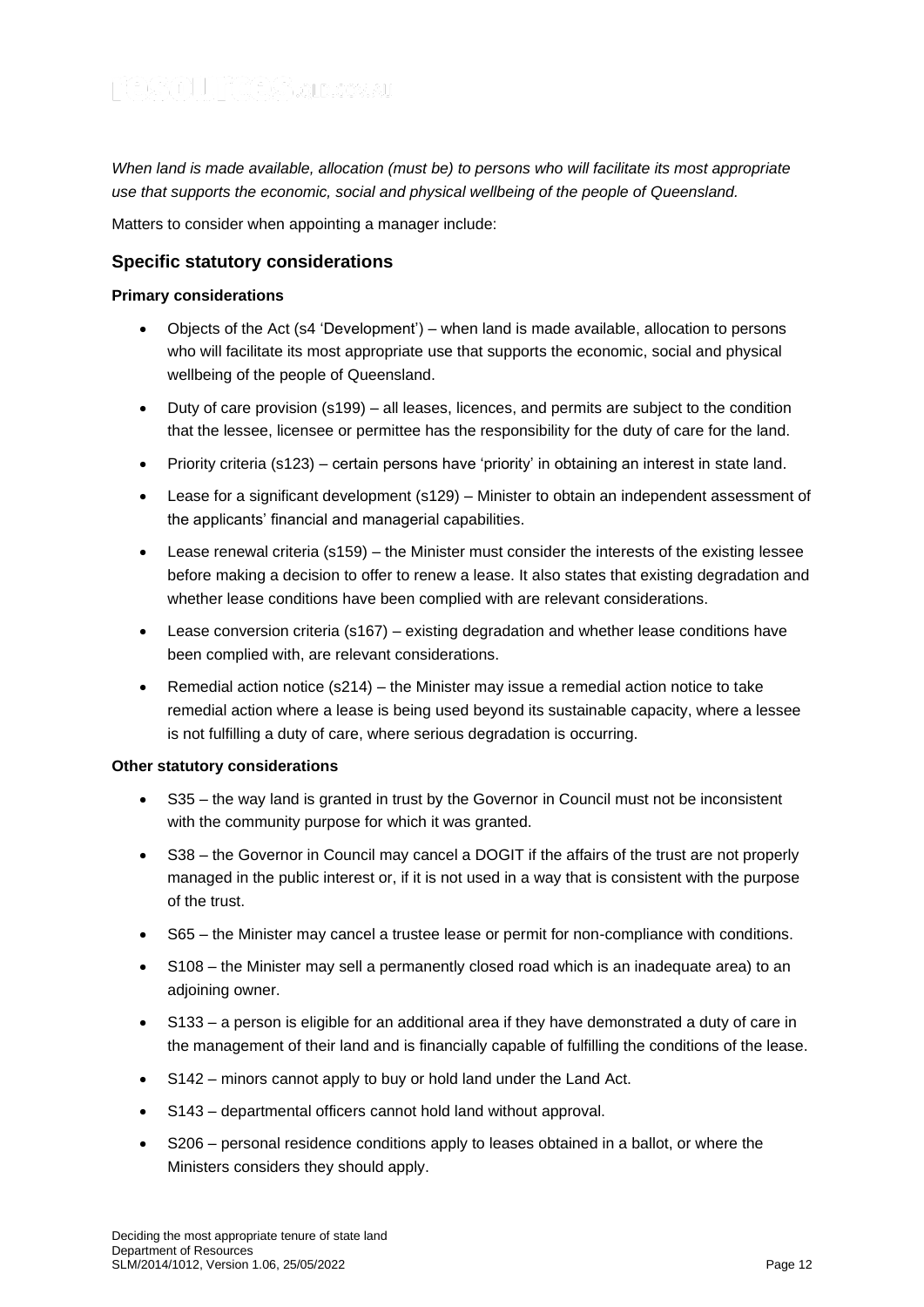- S209 a lease, license and permit may be subject to a performance security for failure to comply with conditions.
- S234 lease may be forfeited for non-payment of rent, breach of conditions.

### <span id="page-12-0"></span>**Purpose for which the state land will be managed**

The purpose of which the state land will be managed is the primary tenure consideration and reflects and nature of the values present on the land and its intrinsic capability. Values vary from: environmental, aesthetic/scenic; primary production; commercial/industrial/residential; social/community; cultural (indigenous/European): indigenous. The most appropriate manager is one who is best able to protect the specific value(s) present on the state land.

### <span id="page-12-1"></span>**Duty of care**

The most appropriate manager is one who has the greatest capacity and willingness to fulfill the duty of care to the land. Where doubts exist, it is the responsibility of the Minister's delegate to take steps to ensure that a particular applicant is capable of fulfilling the duty of care.

### <span id="page-12-2"></span>**Other interests**

In most cases, there are a number of interests/values in the land, other than the primary purpose for which the land is being allocated. These interests may include: environmental, productive, community, indigenous interest/values, existing secondary legal interests (easements, covenants, profit a prendre, etc.). The most appropriate manager is one who will protect other interests in land, as well as not detrimentally affect future alternative uses (particularly if the proposed tenure is a short-term interest).

### <span id="page-12-3"></span>**Secondary interest (sub lease, trustee lease)**

A grantee of a secondary interest must be prepared not to impinge on the primary tenure. In the case of secondary lease, the lessee of the primary tenure is still responsible for maintaining the lease conditions.

### <span id="page-12-4"></span>**Multiple interests/values**

In some cases there are multiple (community) interests/values in land and it may be decided to allocate land to two or more parties – by way of joint trusteeship, or other tenure options. In these cases, the most appropriate managers are they who have a responsibility for managing very high values/interests of state/regional/local significance or Indigenous significance and are willing to work collaboratively with another manager to protect all of the values in the land.

### <span id="page-12-5"></span>**Accountability**

The most appropriate manager is one who must be willing and able to be accountable for complying with the purpose of the grant, conditions and other statutory responsibilities.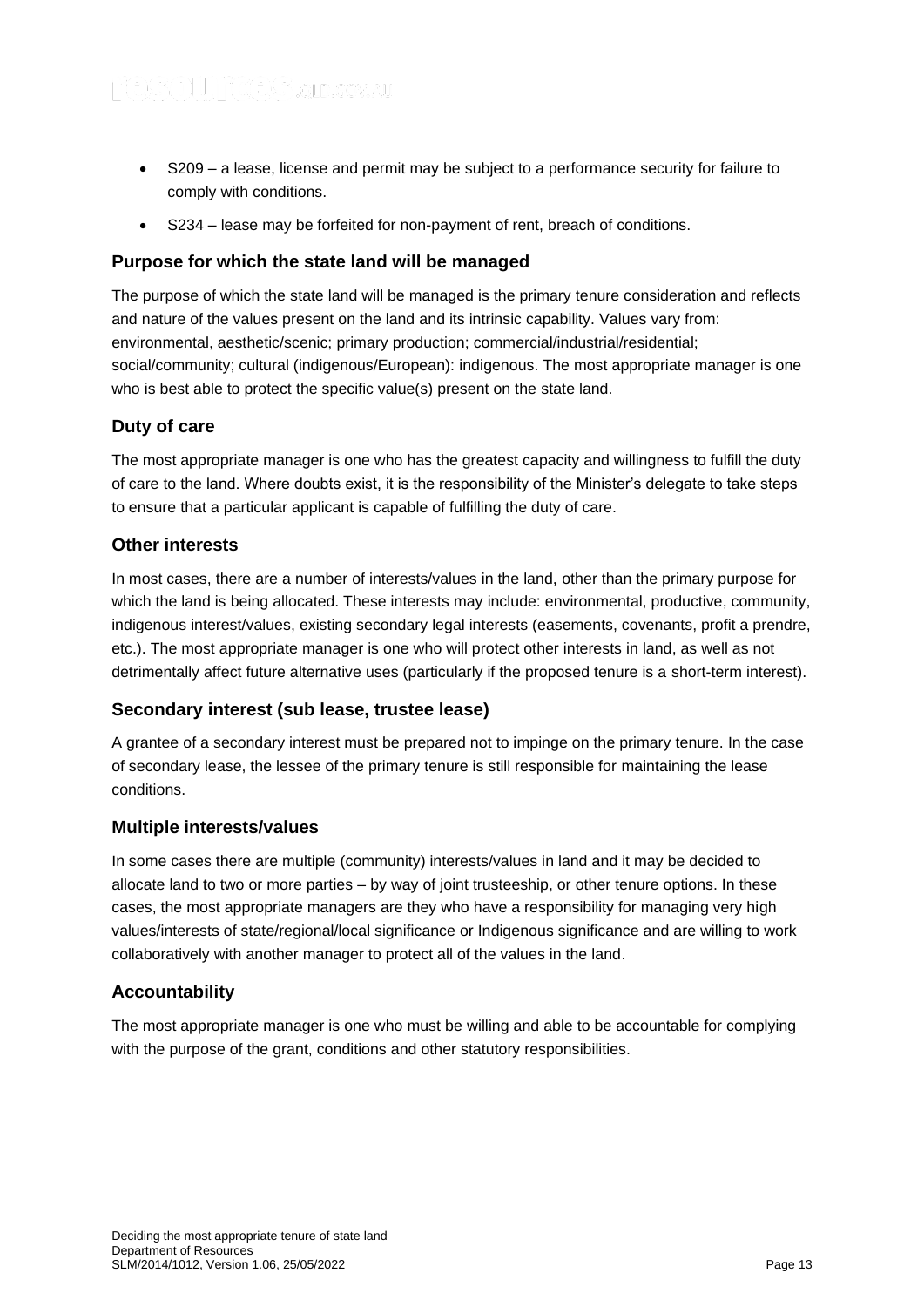# <span id="page-13-0"></span>**Capacity**

The most appropriate manager is capable of fulfilling their:

- financial responsibilities (such as rental, market consideration and/or performance bond (where required); and/or
- conditions of a grant; and/or
- Land Management Agreement (in respect of agreed land management arrangements).

### <span id="page-13-1"></span>**Where allocation to most appropriate use and/or most appropriate manager is not possible.**

Sometimes it is not possible to allocate land to its most appropriate use because an appropriate manager cannot be appointed. This is particularly the case in relation to securing an appropriate trustee for a proposed reserve to protect state land with values of high state/regional or local significance.

If an appropriate manager cannot be appointed, consideration should be given to allocating a shortterm interest in the land, providing there is no risk of detrimentally affecting the values requiring protection. In this case, the temporary manager is responsible for the maintenance of the land. If allocation to a short-term interest is not possible, the land must remain as USL. In this case, the department becomes the responsible agency for the management of these areas – especially in respect of fire, pests and general land condition.

In both cases, the land should be periodically evaluated until such time that it can be appropriately allocated.

The department should not be considered as a trustee of a reserve. While the department is responsible for maintenance of USL, it is not the lead agency for managing and protecting values of high state/regional significance. It has no resources in relation to maintenance and physical development of a reserve, not the 'capability' (human, environmental, indigenous, heritage, cultural heritage, etc.)

# <span id="page-13-2"></span>**Legislation**

*[Aboriginal Land Act 1991](https://www.legislation.qld.gov.au/LEGISLTN/CURRENT/A/AborLandA91.pdf) Judicial Review Act 1991 Land Act 1994*

# <span id="page-13-3"></span>**Related documents**

Operational policy – [Conversion of leasehold tenure \(SLM/2013/397 = PUX/952/121\)](https://www.resources.qld.gov.au/?a=109113:policy_registry/conversion-leasehold-tenure.pdf&ver=5.00)

Guideline – [Permit to occupy \(SLM/2013/482 = PUX/952/118\)](https://www.resources.qld.gov.au/?a=109113:policy_registry/permit-to-occupy.pdf&ver=5.00)

Operational policy – [Leases over reserves \(SLM/2013/495 = PUX/901/210\)](https://www.resources.qld.gov.au/?a=109113:policy_registry/leases-over-reserves.pdf&ver=4.02)

Procedure – [Allocation of land to state government departments and constructing authorities](https://www.resources.qld.gov.au/?a=109113:policy_registry/allocation-land-govt-depts-construct-auth.pdf&ver=7.09)  [\(SLM/2013/418 = PUX/952/088\)](https://www.resources.qld.gov.au/?a=109113:policy_registry/allocation-land-govt-depts-construct-auth.pdf&ver=7.09)